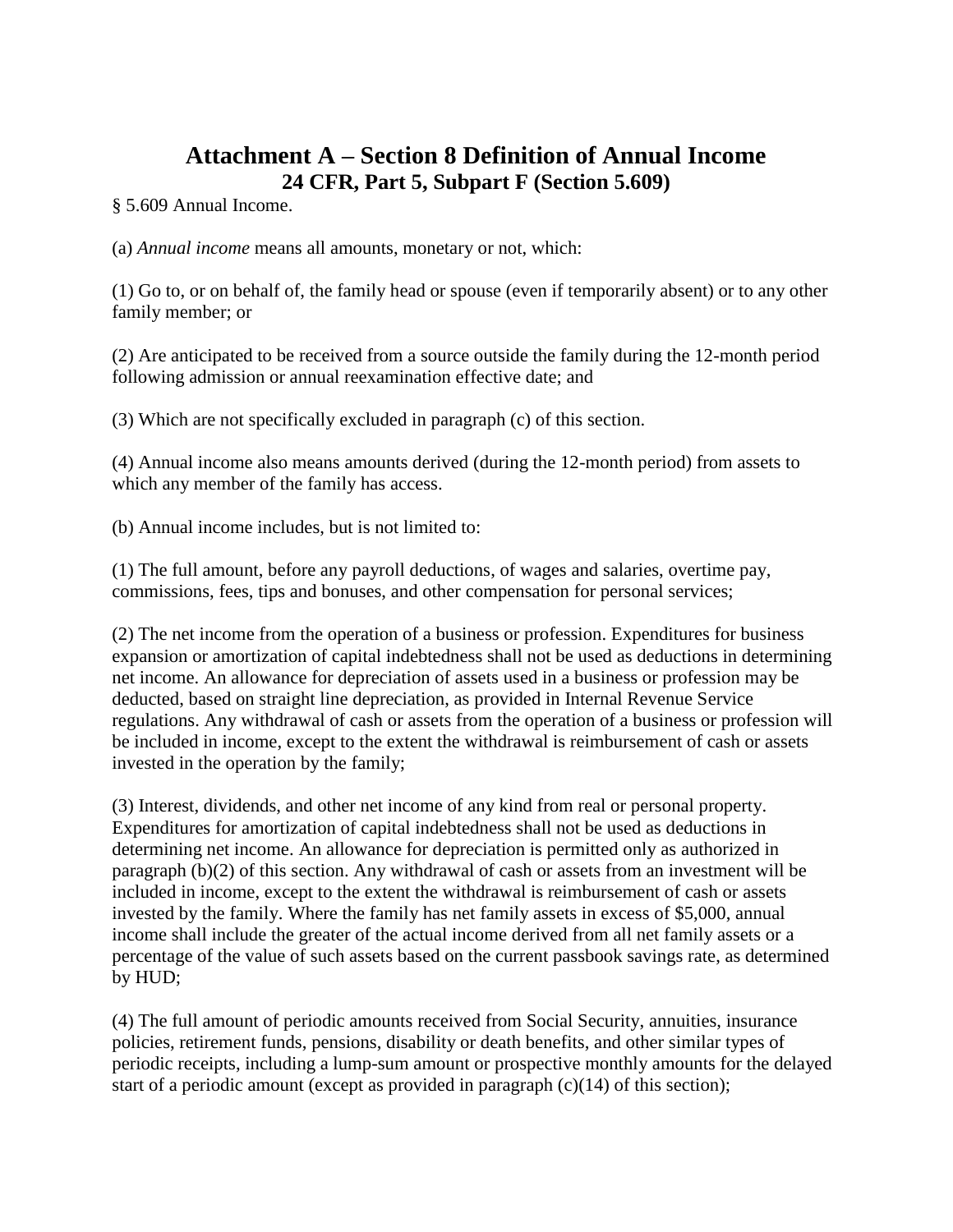(5) Payments in lieu of earnings, such as unemployment and disability compensation, worker's compensation and severance pay (except as provided in paragraph (c)(3) of this section);

#### (6) *Welfare assistance payments.*

(i) Welfare assistance payments made under the Temporary Assistance for Needy Families (TANF) program are included in annual income only to the extent such payments:

- (A) Qualify as assistance under the TANF program definition at 45 CFR 260.31; and
- (B) Are not otherwise excluded under paragraph (c) of this section.

(ii) If the welfare assistance payment includes an amount specifically designated for shelter and utilities that is subject to adjustment by the welfare assistance agency in accordance with the actual cost of shelter and utilities, the amount of welfare assistance income to be included as income shall consist of:

(A) The amount of the allowance or grant exclusive of the amount specifically designated for shelter or utilities; plus

(B) The maximum amount that the welfare assistance agency could in fact allow the family for shelter and utilities. If the family's welfare assistance is ratably reduced from the standard of need by applying a percentage, the amount calculated under this paragraph shall be the amount resulting from one application of the percentage.

(7) Periodic and determinable allowances, such as alimony and child support payments, and regular contributions or gifts received from organizations or from persons not residing in the dwelling;

(8) All regular pay, special pay and allowances of a member of the Armed Forces (except as provided in paragraph (c)(7) of this section).

(9) For section 8 programs only and as provided in 24 CFR 5.612, any financial assistance, in excess of amounts received for tuition, that an individual receives under the Higher Education Act of 1965 (20 U.S.C. 1001 *et seq.* ), from private sources, or from an institution of higher education (as defined under the Higher Education Act of 1965 (20 U.S.C. 1002)), shall be considered income to that individual, except that financial assistance described in this paragraph is not considered annual income for persons over the age of 23 with dependent children. For purposes of this paragraph, "financial assistance" does not include loan proceeds for the purpose of determining income.

(c) Annual income does not include the following:

(1) Income from employment of children (including foster children) under the age of 18 years;

(2) Payments received for the care of foster children or foster adults (usually persons with disabilities, unrelated to the tenant family, who are unable to live alone);

(3) Lump-sum additions to family assets, such as inheritances, insurance payments (including payments under health and accident insurance and worker's compensation), capital gains and settlement for personal or property losses (except as provided in paragraph (b)(5) of this section);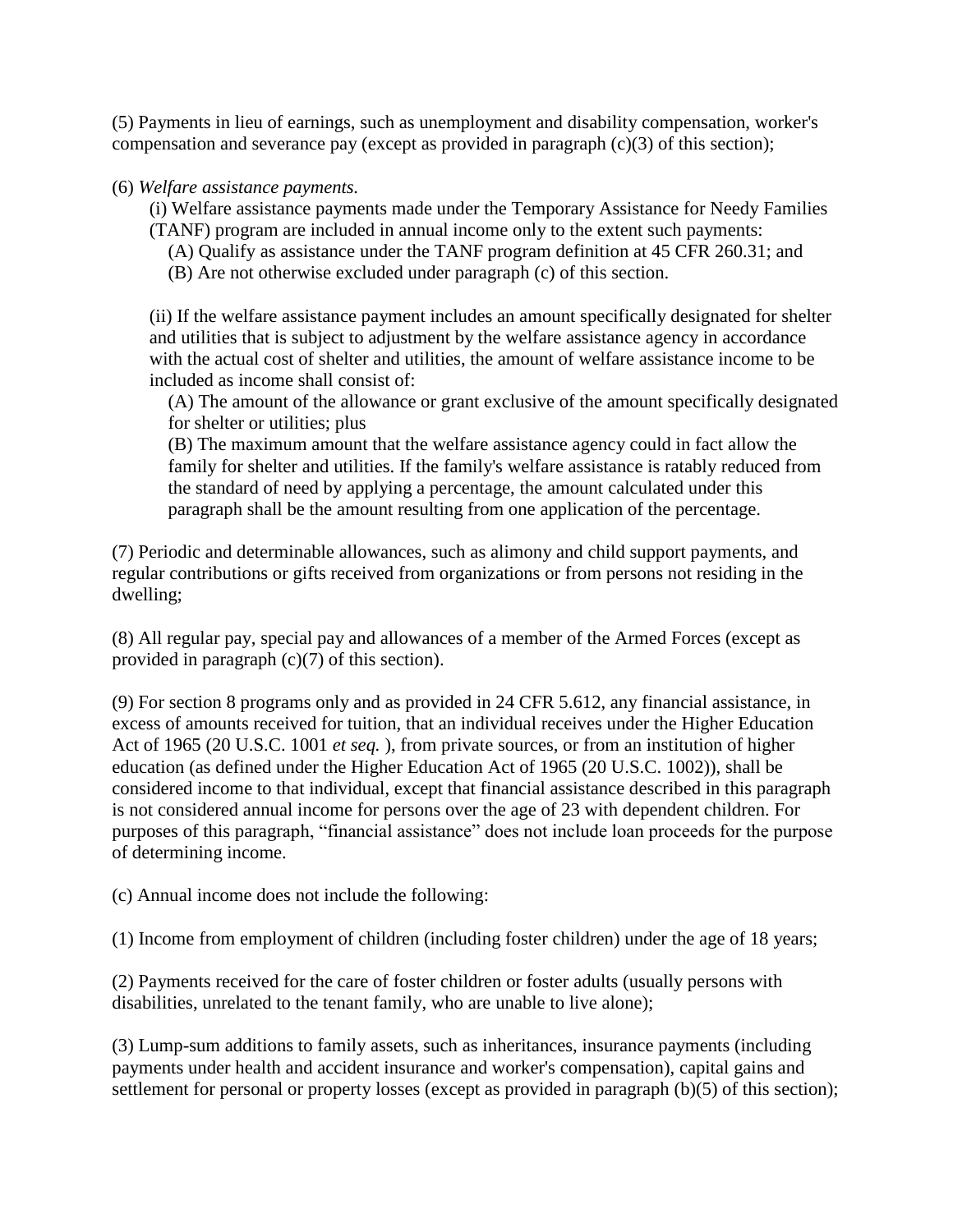(4) Amounts received by the family that are specifically for, or in reimbursement of, the cost of medical expenses for any family member;

(5) Income of a live-in aide, as defined in 24 CFR § 5.403;

(6) Subject to paragraph (b)(9) of this section, the full amount of student financial assistance paid directly to the student or to the educational institution;

(7) The special pay to a family member serving in the Armed Forces who is exposed to hostile fire;

(8) (i) Amounts received under training programs funded by HUD;

(ii) Amounts received by a person with a disability that are disregarded for a limited time for purposes of Supplemental Security Income eligibility and benefits because they are set aside for use under a Plan to Attain Self-Sufficiency (PASS);

(iii) Amounts received by a participant in other publicly assisted programs which are specifically for or in reimbursement of out-of-pocket expenses incurred (special equipment, clothing, transportation, child care, etc.) and which are made solely to allow participation in a specific program;

(iv) Amounts received under a resident service stipend. A resident service stipend is a modest amount (not to exceed \$200 per month) received by a resident for performing a service for the PHA or owner, on a part-time basis, that enhances the quality of life in the development. Such services may include, but are not limited to, fire patrol, hall monitoring, lawn maintenance, resident initiatives coordination, and serving as a member of the PHA's governing board. No resident may receive more than one such stipend during the same period of time;

(v) Incremental earnings and benefits resulting to any family member from participation in qualifying State or local employment training programs (including training programs not affiliated with a local government) and training of a family member as resident management staff. Amounts excluded by this provision must be received under employment training programs with clearly defined goals and objectives, and are excluded only for the period during which the family member participates in the employment training program;

(9) Temporary, nonrecurring or sporadic income (including gifts);

(10) Reparation payments paid by a foreign government pursuant to claims filed under the laws of that government by persons who were persecuted during the Nazi era;

(11) Earnings in excess of \$480 for each full-time student 18 years old or older (excluding the head of household and spouse);

(12) Adoption assistance payments in excess of \$480 per adopted child;

(13) [Reserved]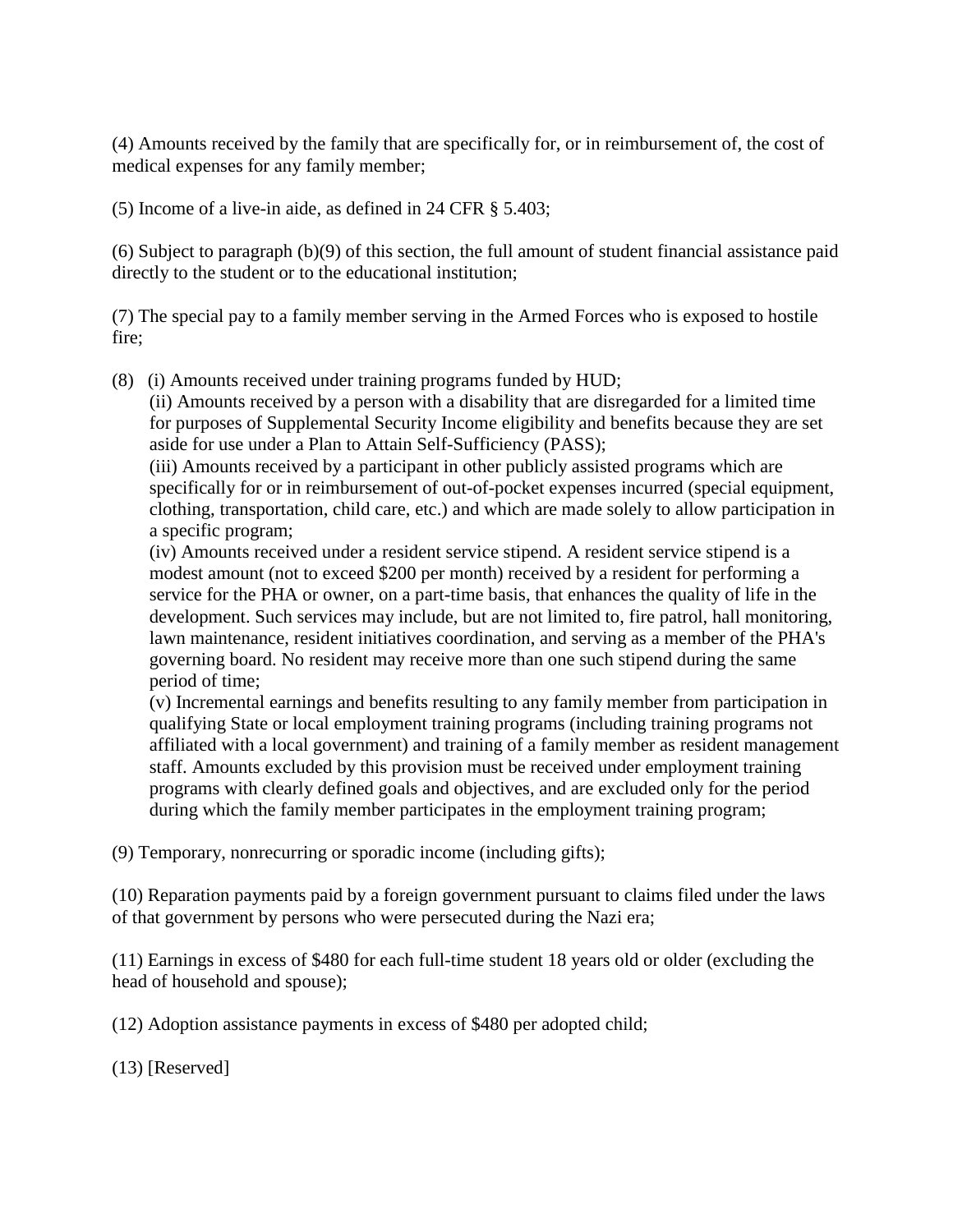(14) Deferred periodic amounts from supplemental security income and social security benefits that are received in a lump sum amount or in prospective monthly amounts.

(15) Amounts received by the family in the form of refunds or rebates under State or local law for property taxes paid on the dwelling unit;

(16) Amounts paid by a State agency to a family with a member who has a developmental disability and is living at home to offset the cost of services and equipment needed to keep the developmentally disabled family member at home; or

(17) Amounts specifically excluded by any other Federal statute from consideration as income for purposes of determining eligibility or benefits under a category of assistance programs that includes assistance under any program to which the exclusions set forth in 24 CFR 5.609(c) apply. A notice will be published in the FEDERAL REGISTER and distributed to PHAs and housing owners identifying the benefits that qualify for this exclusion. Updates will be published and distributed when necessary. [Federally Mandated Exclusions listed below in **Attachment D**]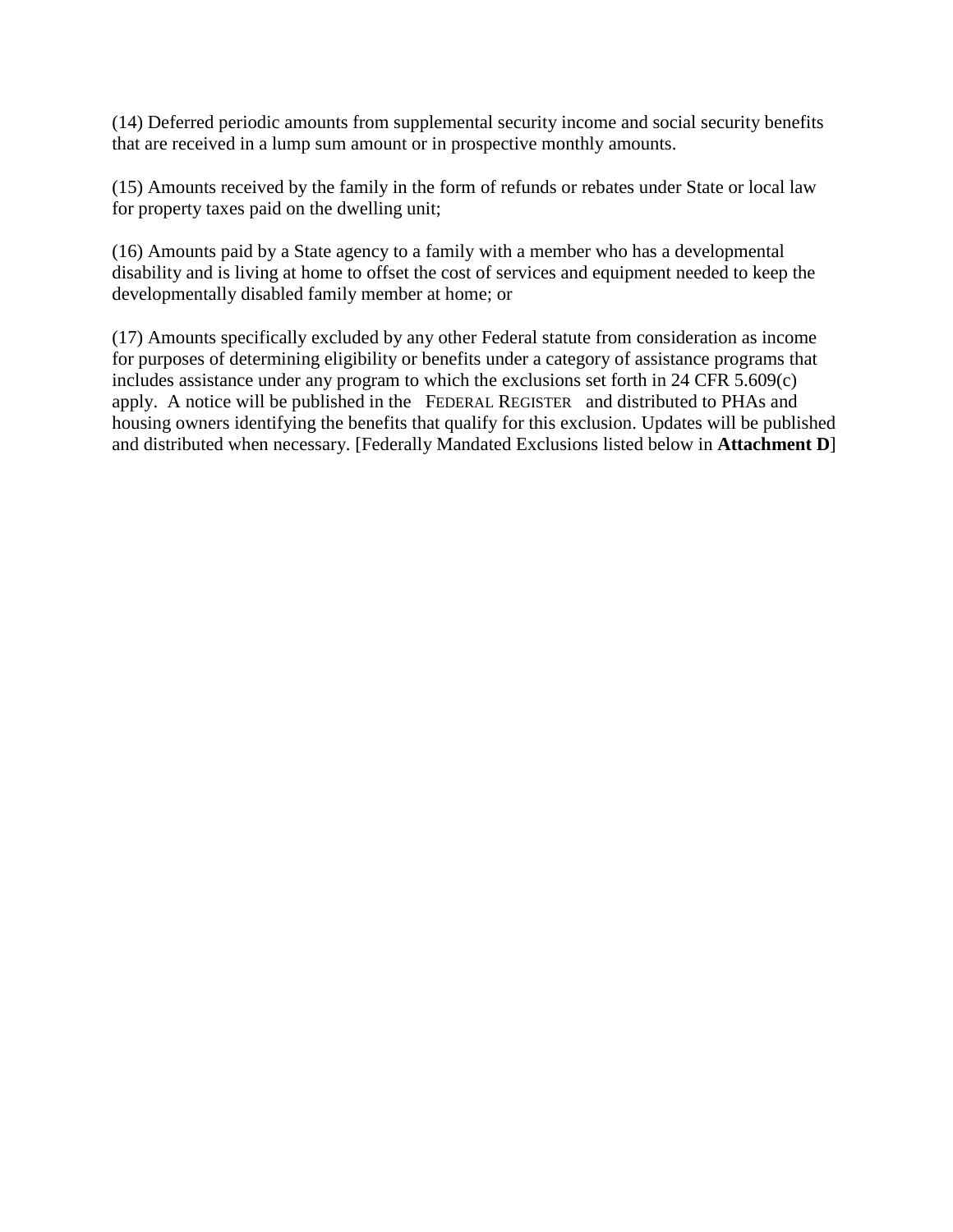## **Attachment B U.S. Census Definition of Income**

For each person 15 years old and over, the Census counted income from the following sources:

1. Earnings. The Census Bureau classifies earnings from longest job (or self-employment) and other employment earnings into three types:

a. Money wage or salary income is the total income people receive for work performed as an employee during the income year. This category includes wages, salary, armed forces pay, commissions, tips, piece-rate payments, and cash bonuses earned, before deductions are made for items such as taxes, bonds, pensions, and union dues. b. Net income from nonfarm self-employment is the net money income (gross receipts minus expenses) from one's own business, professional enterprise, or partnership.

c. Net income from farm self-employment is the net money income (gross receipts minus operating expenses) from the operation of a farm by a person on their own account, as an owner, renter, or sharecropper.

2. Unemployment compensation includes payments the respondent received from government unemployment agencies or private companies during periods of unemployment and any strike benefits the respondent received from union funds.

3. Workers' compensation includes payments people receive periodically from public or private insurance companies for injuries received at work.

4. Social security includes social security pensions and survivors' benefits and permanent disability insurance payments made by the Social Security Administration prior to deductions for medical insurance.

5. Supplemental security income includes federal, state, and local welfare agency payments to low-income people who are 65 years old and over or people of any age who are blind or disabled.

6. Public assistance or welfare payments include cash public assistance payments low-income people receive, such as temporary assistance to needy families (TANF), general assistance, and emergency assistance.

7. Veterans' payments include payments disabled members of the armed forces or survivors of deceased veterans receive periodically from the Department of Veterans Affairs for education and on-the-job training, and means-tested assistance to veterans.

8. Survivor benefits include payments people receive from survivors' or widows' pensions, estates, trusts, annuities, or any other types of survivor benefits.

9. Disability benefits include payments people receive as a result of a health problem or disability (other than those from social security).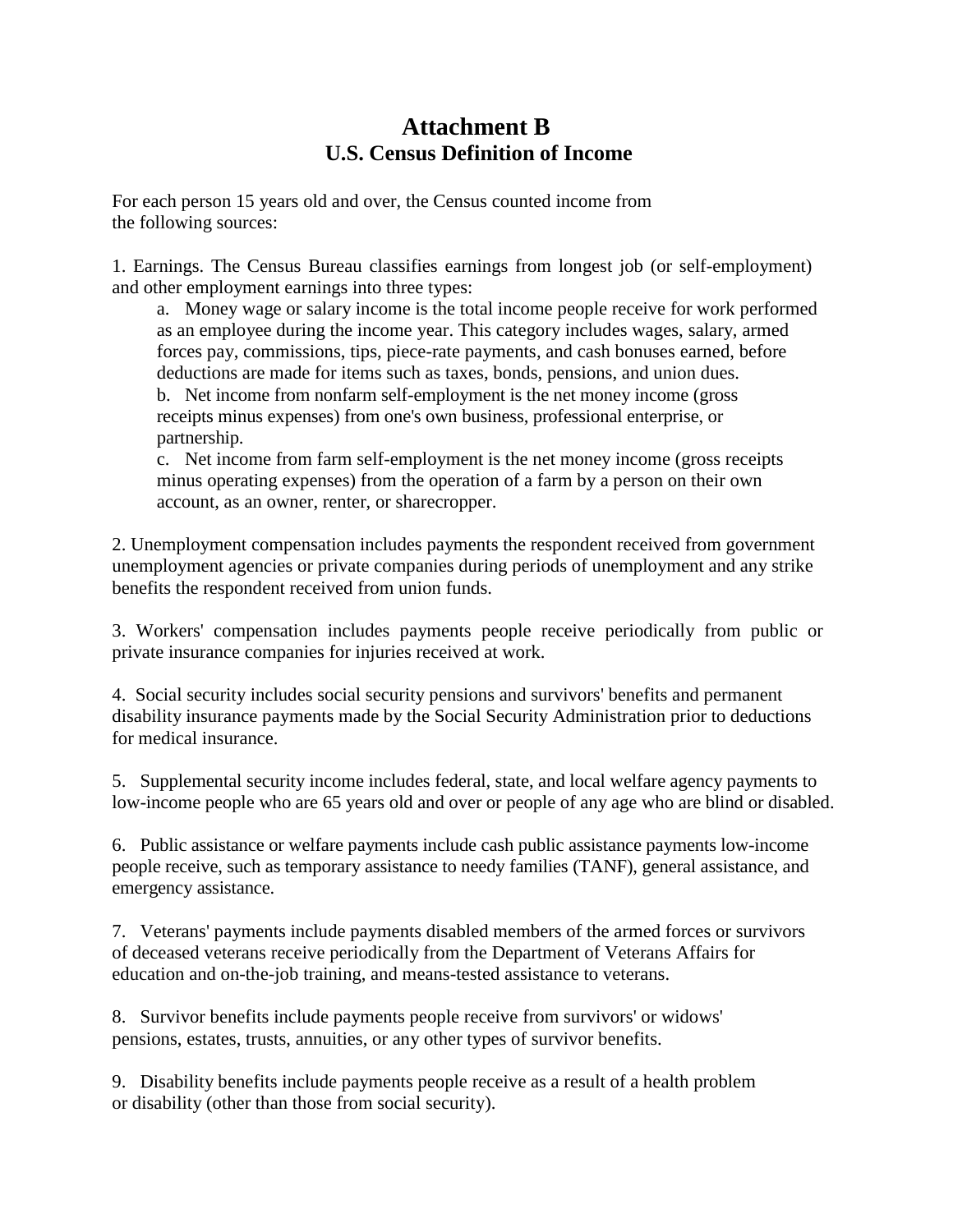10. Pension or retirement income includes payments from the following sources: companies or unions; federal government (Civil Service); military; state or local governments; railroad retirement; annuities or paid-up insurance policies; individual retirement accounts (IRAs), Keogh, or 401(k) payments; or other retirement income.

11. Interest income includes payments people receive (or have credited to accounts) from bonds, treasury notes, IRAs, certificates of deposit, interest-bearing savings and checking accounts, and all other investments that pay interest.

12. Dividends include income people receive from stock holdings and mutual fund shares.

13. Rents, royalties, and estates and trusts includes net income people receive from the rental of a house, store, or other property, receipts from boarders or lodgers, net royalty income, and periodic payments from estate or trust funds.

14. Educational assistance includes Pell Grants; other government educational assistance; any scholarships or grants; or financial assistance students receive from employers, friends, or relatives not residing in the student's household.

15. Child support includes all periodic payments a parent receives from an absent parent for the support of children, even if these payments are made through a state or local government office.

16. Alimony includes all periodic payments people receive from ex-spouses. Alimony excludes one-time property settlements.

17. Financial assistance from outside of the household includes periodic payments people receive from non-household members. This type of assistance excludes gifts or sporadic assistance.

18. Other income includes all other payments people receive regularly such: state programs such as foster child payments, military family allotments, and income received from foreign government pensions.

The Census Bureau does not count the following receipts as income: (1) capital gains people received (or losses they incur) from the sale of property, including stocks, bonds, a house, or a car (unless the person was engaged in the business of selling such property, in which case the CPS counts the net proceeds as income from self-employment); (2) withdrawals of bank deposits; (3) money borrowed; (4) tax refunds; (5) gifts; and (6) lump-sum payments such as inheritances or insurance payments.

For the prevailing information on the Bureau of the Census, U.S. Department of Commerce, visit their website [http://www.census.gov.](http://www.census.gov/)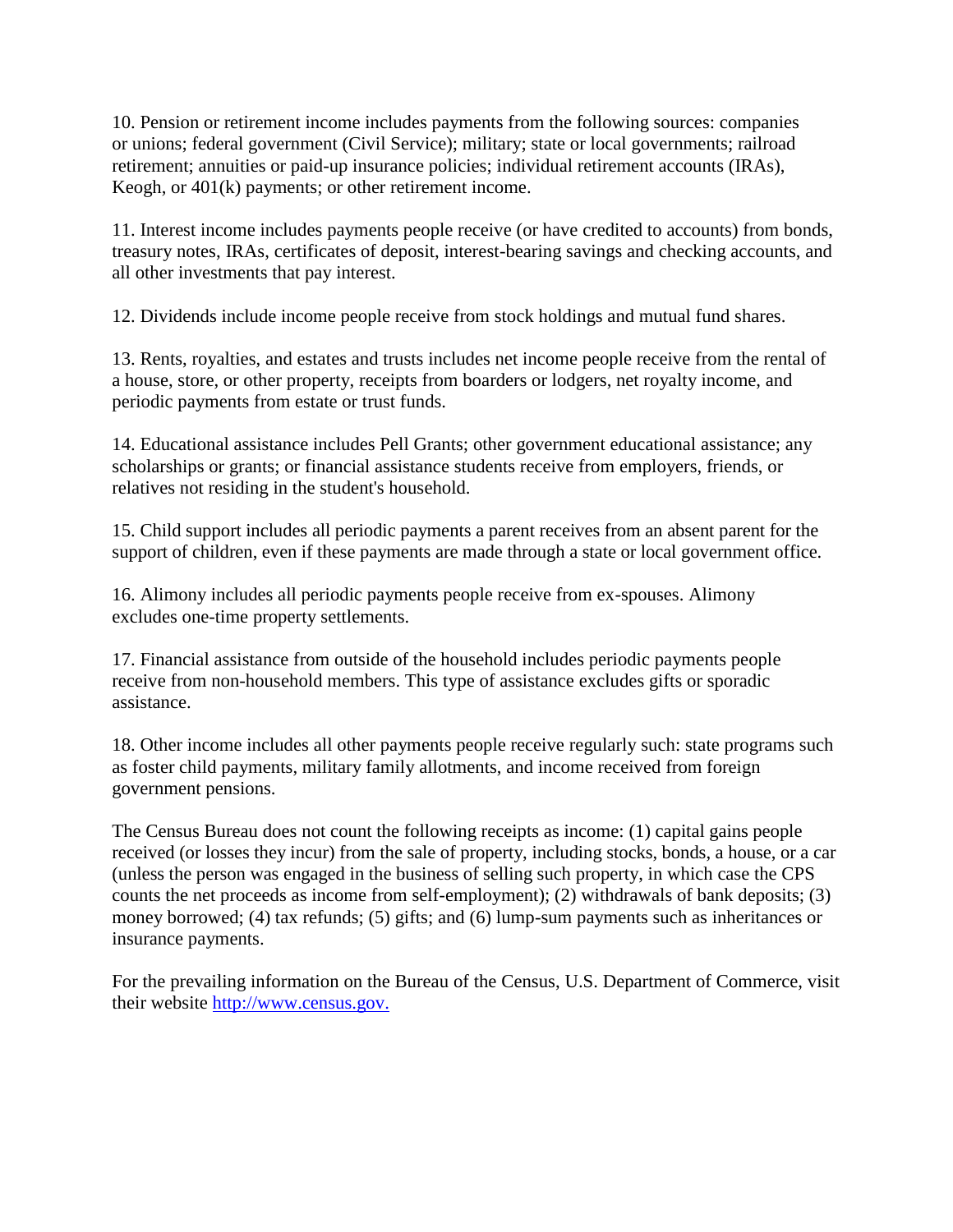## **Attachment C IRS Form 1040 Adjusted Gross Income**

This lists the inclusions and exclusions as they appear on the 2012 IRS Form 1040.

### **Inclusions**

- 1. Wages, salaries, tips, etc.
- 2. Taxable interest.
- 3. Dividends.
- 4. Taxable refunds, credits or offsets of State and local income taxes. There are some exceptions - refer to Form 1040 instructions.
- 5. Alimony (or separate maintenance payments) received.
- 6. Business income (or loss).
- 7. Capital gain (or loss).
- 8. Other gains (or losses) (i.e., assets used in a trade or business that were exchanged or sold).
- 9. Taxable amount of individual retirement account (IRA) distributions. (Includes simplified employee pension [SEP] and savings incentive match plan for employees [SIMPLE] IRA.)
- 10. Taxable amount of pension and annuity payments.
- 11. Rental real estate, royalties, partnerships, S corporations, trusts, etc.
- 12. Farm income (or loss).
- 13. Unemployment compensation payments.
- 14. Taxable amount of Social Security benefits.
- 15. Other income. (Includes: prizes and awards; gambling, lottery or raffle winnings; jury duty fees; Alaska Permanent fund dividends; reimbursements for amounts deducted in previous years; income from the rental of property if not in the business of renting such property; and income from an activity not engaged in for profit).

### **Exclusions**

- 1. Educator expenses
- 2. Certain business expenses of reservists, performing artists, and fee-basis government officials.
- 3. Health savings account deduction.
- 4. Moving expenses.
- 5. Deductible part of self-employment tax.
- 6. Self-employed SEP, SIMPLE, and qualified plans
- 7. Self-employed health insurance deduction
- 8. Penalty on early withdrawal of savings
- 9. Alimony paid
- 10. IRA deduction
- 11. Student loan interest deduction
- 12. Tuition and fees.
- 13. Domestic production activities deduction.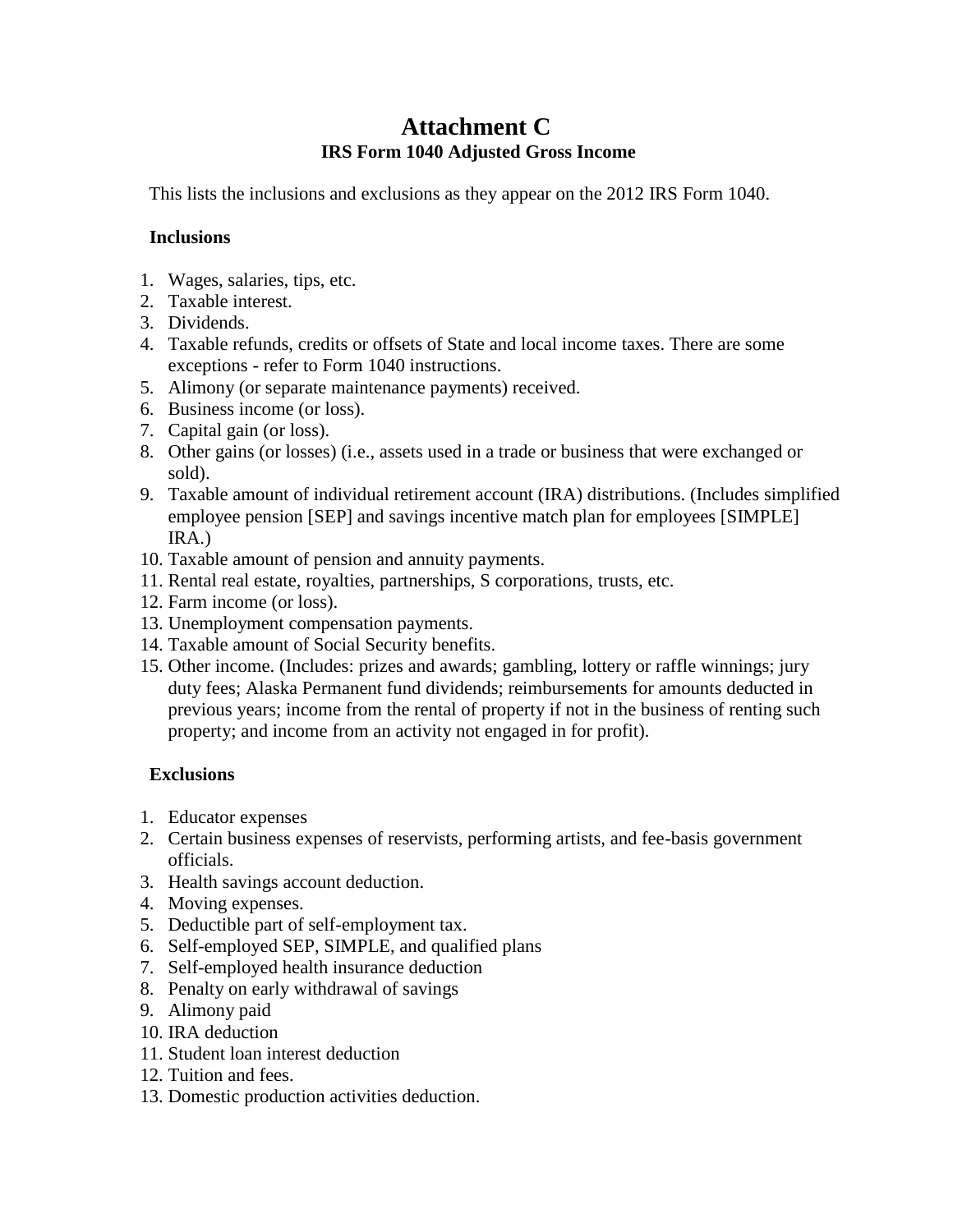# **Attachment D Federally Mandated Exclusions from Annual Income**

Following is the list of benefits that currently qualify for this income exclusion. The list includes those relevant exclusions that may be applicable to the IHBG program.

- 1. The value of the allotment provided to an eligible household under the Food Stamp Act of 1977 (7 U.S.C. 2017(b))
- 2. Payments to Volunteers under the Domestic Volunteer Service Act of 1973 (42 U.S.C. 5044(f)(1), 5058)
- 3. Certain payments received under the Alaska Native Claims Settlement Act (43 U.S.C. 1626(c))
- 4. Income derived from certain submarginal land of the United States that is held in trust for certain Indian tribes (25 U.S.C. 459e)
- 5. Payments or allowances made under the Department of Health and Human Services' Low-Income Home Energy Assistance Program (42 U.S.C. 8624(f))
- 6. Income derived from the disposition of funds to the Grand River Band of Ottawa Indians (Pub. L. 94–540, section 6)
- 7. The first \$2000 of per capita shares received from judgment funds awarded by the Indian Claims Commission or the U.S. Claims Court, the interests of individual Indians in trust or restricted lands, including the first \$2000 per year of income received by individual Indians from funds derived from interests held in such trust or restricted lands (25 U.S.C. 1407)

*Please note the recipient may need to examine certain per capita shares to determine whether the proceeds are covered by this provision, such as bingo and gambling proceeds. Although some gaming funds are called "per capita payments", the National Indian Gaming Commission's General Counsel and the Solicitor's office of the Department of the Interior confirmed that the proceeds of gaming operations regulated by the Commission are not funds that are held in trust by the Secretary for the benefit of an Indian tribe, therefore, they do not qualify as per capita payments within the meaning of the Per Capita Distribution Act.*

*Also, if a tribal member receives the Form 1099-Misc, Miscellaneous Income, from the tribe for reporting Indian gaming profits, this payment does not qualify for this provision. These gaming profits are income that must be included as annual income as defined by HUD's Section 8 Program, the Census, and the IRS. Further, the tribal member must report this miscellaneous income on the "other income" line of the Federal Income tax 1040 Form;*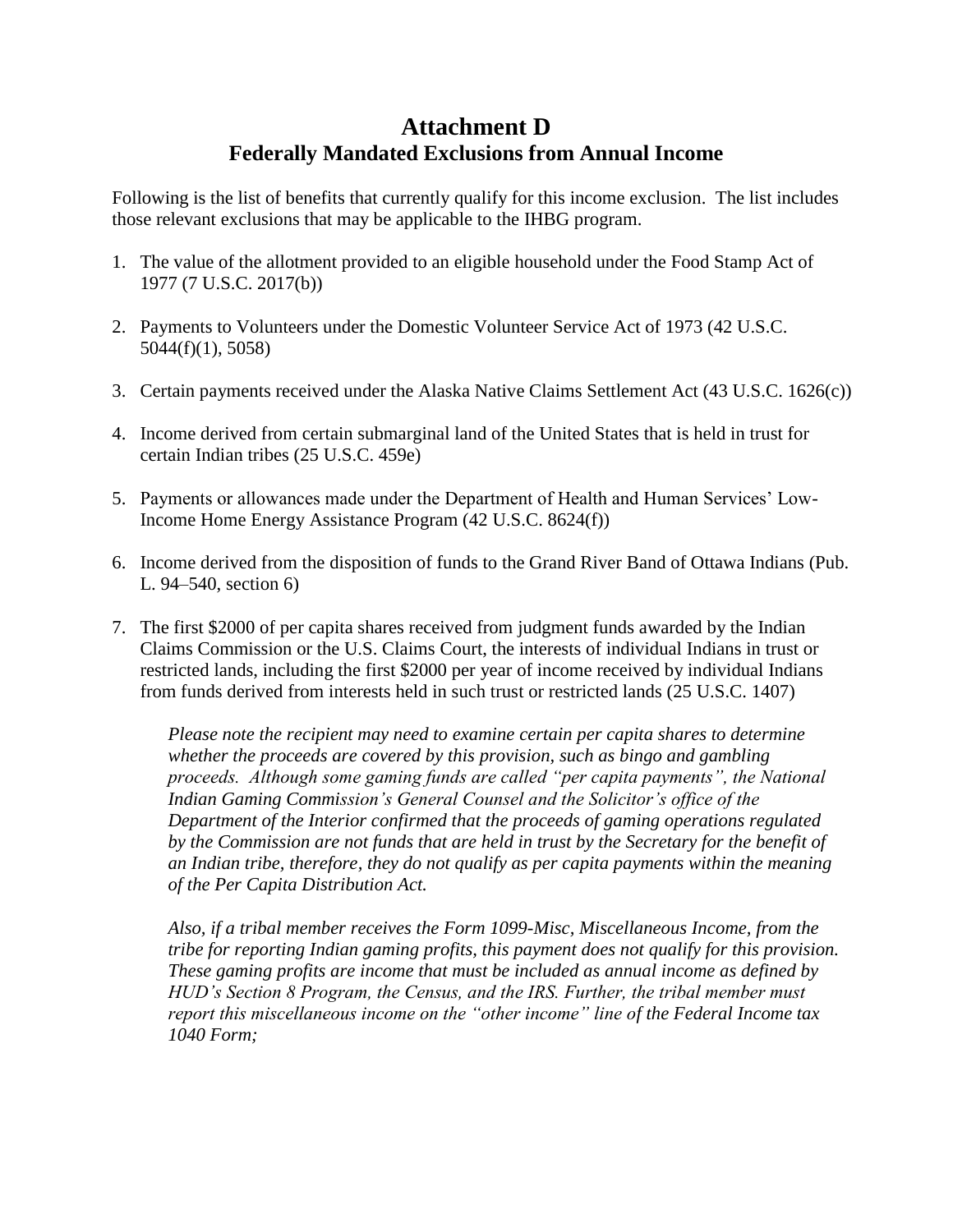- 8. Amounts of scholarships funded under title IV of the Higher Education Act of 1965 (20 U.S.C. 1070), including awards under federal work-study programs or under the Bureau of Indian Affairs student assistance programs (20 U.S.C. 1087uu).
- 9. Payments received from programs funded under title V of the Older Americans Act of 1965 (42 U.S.C. 3056g)
- 10. Payments received on or after January 1, 1989, from the Agent Orange Settlement Fund (Pub. L. 101–201) or any other fund established pursuant to the settlement in In Re Agent Orange Liability Litigation, M.D.L. No. 381 (E.D.N.Y.)
- 11. Payments received under the Maine Indian Claims Settlement Act of 1980 (Pub. L. 96–420, 25 U.S.C. 1721)
- 12. The value of any child care provided or arranged (or any amount received as payment for such care or reimbursement for costs incurred for such care) under the Child Care and Development Block Grant Act of 1990 (42 U.S.C. 9858q)
- 13. Payments by the Indian Claims Commission to the Confederated Tribes and Bands of Yakima Indian Nation or the Apache Tribe of Mescalero Reservation (Pub. L. 95–433)
- 14. Allowances, earnings and payments to AmeriCorps participants under the National and Community Service Act of 1990 (42 U.S.C. 12637(d))
- 15. Any amount of crime victim compensation (under the Victims of Crime Act) received through crime victim assistance (or payment or reimbursement of the cost of such assistance) as determined under the Victims of Crime Act because of the commission of a crime against the applicant under the Victims of Crime Act (42 U.S.C. 10602(c))
- 16. Allowances, earnings and payments to individuals participating in programs under the Workforce Investment Act of 1998 (29 U.S.C. 2931(a)(2))
- 17. Any amount received under the Richard B. Russell School Lunch Act (42 U.S.C.1760(e)) and the Child Nutrition Act of 1966 (42 U.S.C. 1780(b)), including reduced-price lunches and food under the Special Supplemental Food Program for Women, Infants, and Children (WIC)
- 18. Payments, funds, or distributions authorized, established, or directed by the Seneca Nation Settlement Act of 1990 (25 U.S.C. 1774f(b))
- 19. Payments from any deferred Department of Veterans Affairs disability benefits that are received in a lump sum amount or in prospective monthly amounts as provided by an amendment to the definition of annual income in the U.S. Housing Act of 1937 (42 U.S.C. 1437A) by section 2608 of the Housing and Economic Recovery Act of 2008 (Pub. L. 110– 289). This exclusion will apply when an IHBG recipient adopts the Section 8 definition of annual income